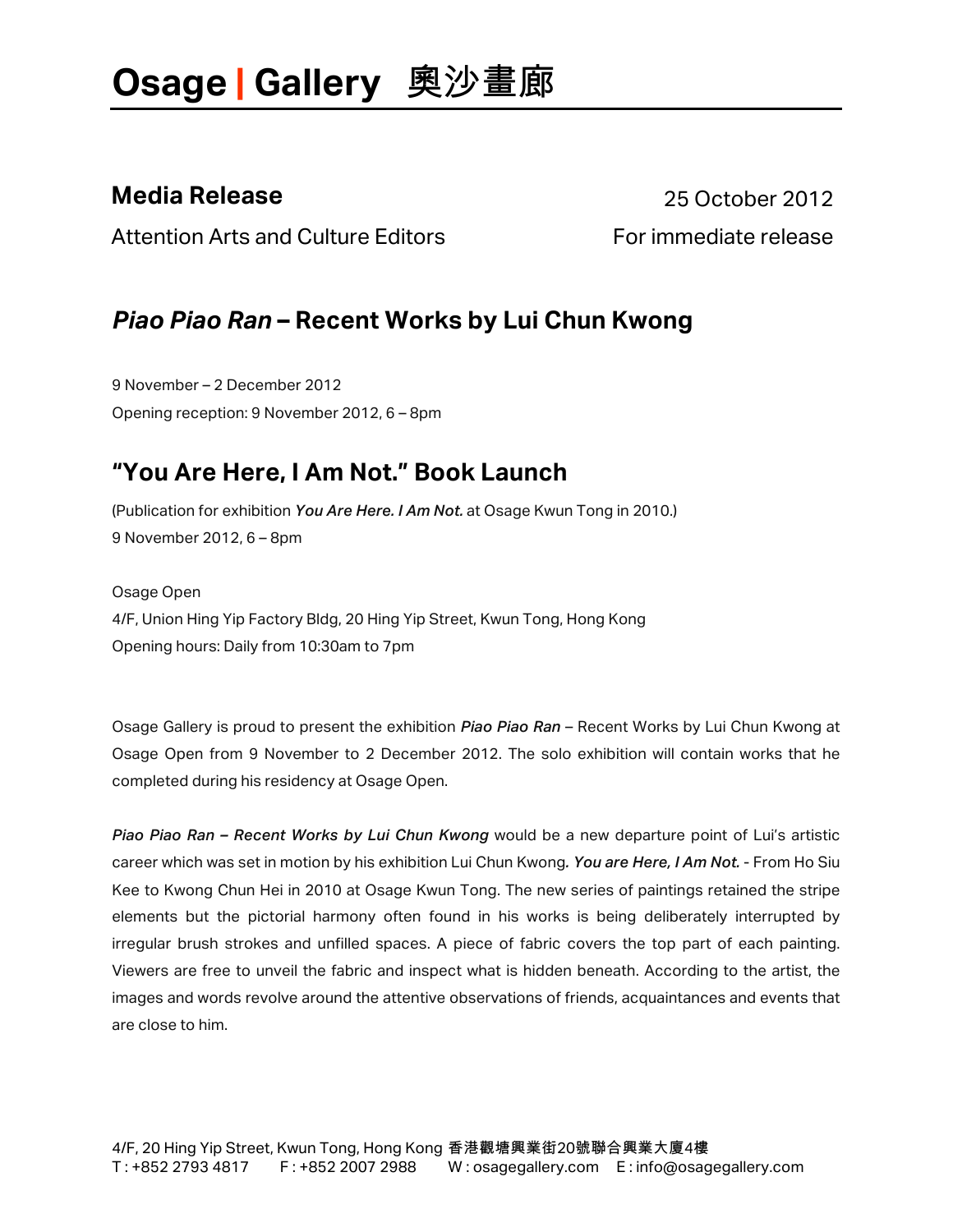This new series inherited concepts that were well explored in the series *Yi Liu Shan Shui* (also known as Vertically Flowing Landscapes). Lui states that his paintings need not be overtly investigated or speculated. His meticulous attention towards the surface of a painting is evident in both his immaculate repetition of lines and the figurative images that he drew free-handedly.

The book launch of "You Are Here. I Am Not." is scheduled to be on the same evening as the opening reception of exhibition *Piao Piao Ran –* Recent Works by Lui Chun Kwong. The book "You Are Here. I Am Not." is published by Osage Art Foundation as part of the "Regional Perspectives" series, an indepth series of publications that aims to build a more thorough understanding of Asia's cultural diversity.

Each publication in the series offers objective analysis and interpretation of the cultural expressions and artistic ideas of creative individuals and allows them to collectively present their views and opinions to a regional and global audience. The series aims to foster intellectual curiosity and compassionate understanding of some of the things that may ultimately better unite us. This project will establish new precedents in making the case that certain key artists from the region have a larger regional and international significance.

For any enquiry concerning the exhibition and book launch, please contact Sybil Kot at (852) 2389 8332 or send email to media@osagegallery.com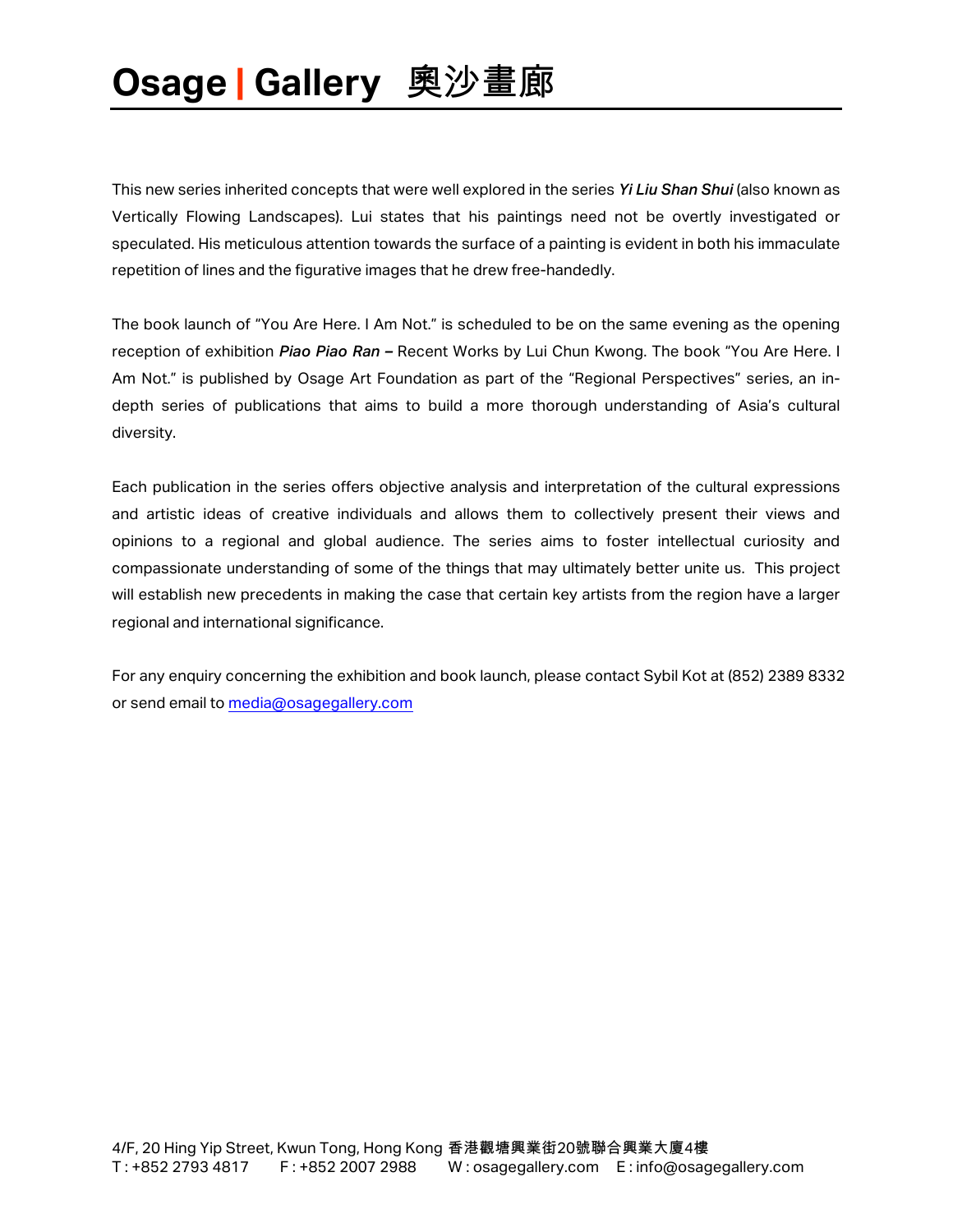#### **ABOUT LUI CHUN KWONG**

Lui Chun Kwong (b. 1956) attended art courses under the Department of Extra-mural Studies at The University of Hong Kong and The Chinese University of Hong Kong before he studied in the Fine Arts Department of the National Taiwan Normal University. He joined the Department of Fine Arts of The Chinese University of Hong Kong in 1985. He further gained an MFA degree from Goldsmiths College under the University of London in 1994.

Lui taught in the Department of Fine Arts, the Chinese University of Hong Kong from 1985 to 2010. He also founded The Hong Kong Modern Art Society of Watercolours with his fellow artists in 1988 and chaired the society for the first three years. Between 1998 and 2002, he served as the Chairman of the Hong Kong Visual Arts Society.

His recent exhibitions include *Phase of Heart — Abstract Art Group Exhibition I* at VA Gallery, Hong Kong (2012); *Yu Di ─Lui Chun Kwong Lee Kit* at AikeDellarco, Shanghai, China (2012); *Lui Chun Kwong. You are Here. I Am Not. From Ho Siu Kee to Kwong Chun Hei* at Osage Kwun Tong, Hong Kong(2010), *Legacy and Creations: Ink Art vs Ink Art* at Shanghai Art Museum, China (2010), and *Beyond the Image: Liang Quan, Lui Chun Kwong, Yan Shanchun* at Osage Kwun Tong, Hong Kong (2009).

Lui's works have been collected by Hong Kong Museum of Art, Hong Kong Heritage Museum, the Hong Kong Arts Centre, the Art Gallery of the Chinese University of Hong Kong, the Fine Arts Department of the National Taiwan Normal University, National Museum of History Taiwan and Guangdong Museum of Art, China.